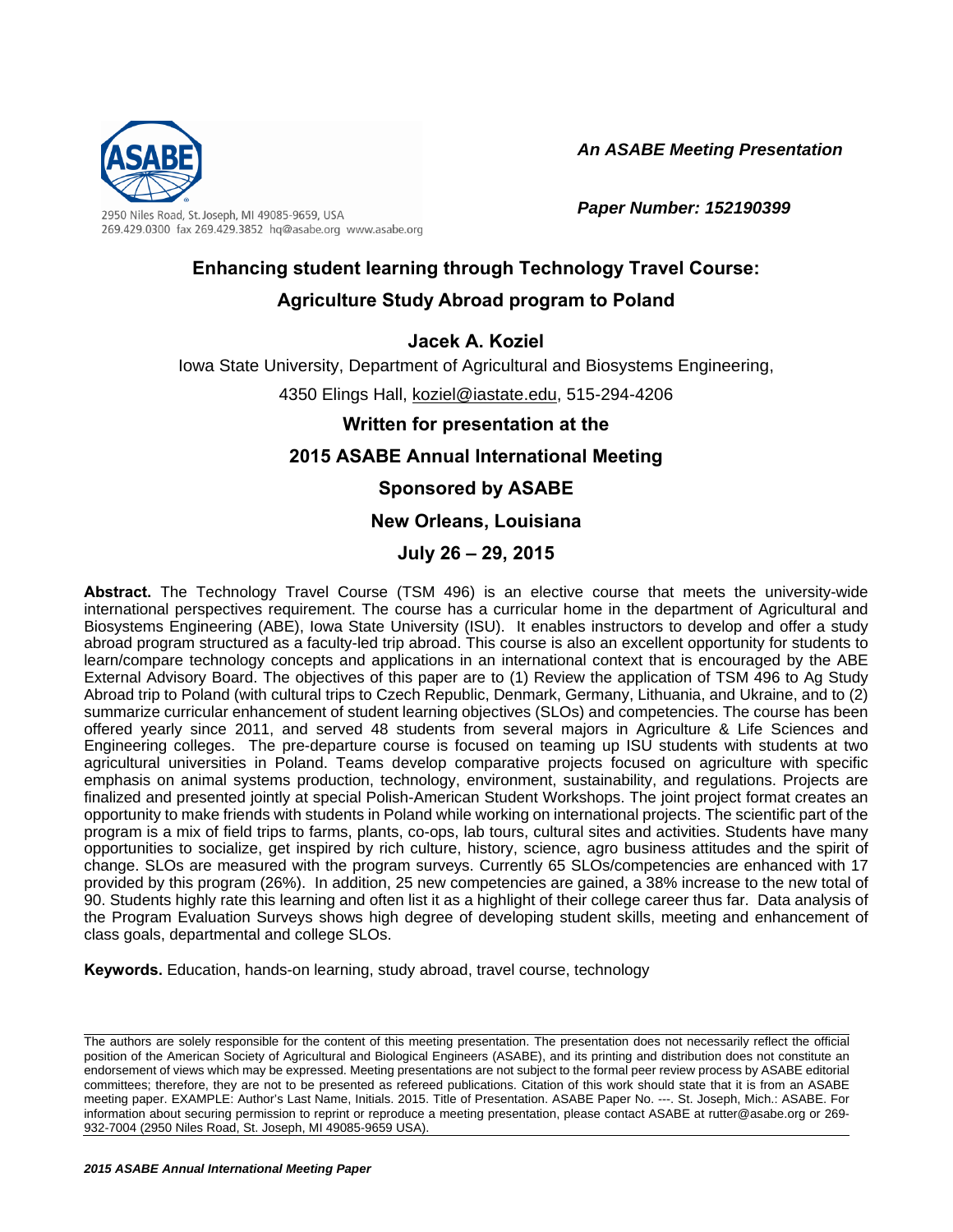## **Introduction**

The Technology Travel Course (TSM 496) is an elective course that meets the university-wide international perspectives requirement. The course enables ABE instructors to develop and offer a study abroad program structured as a faculty-led trip abroad. This course is also an excellent opportunity for students to learn/compare technology concepts and applications in an international context that is encouraged by the ABE External Advisory Board. This course is consistent with departmental- and college-level student learning objectives. College-level programs exist to support students, staff and faculty international programs.

### **College-Level Student Learning Outcomes**

Student learning outcomes (SLO) for the College of Agriculture and Life Sciences (CALS) at Iowa State University (ISU) are used for continuous improvement and assessment. The CALS website lists eight main SLOs areas for earning a baccalaureate degree (ISU, 2015a):

- (1) Professional, interpersonal and cross-cultural communications,
- (2) Problem-solving/critical thinking,
- (3) Leadership,
- (4) Entrepreneurship
- (5) Life-long Learning
- (6) Ethics
- (7) Environmental Awareness, and
- (8) International/Multi-Cultural Awareness

The International/multi-cultural awareness focuses on two areas: (A) U.S. Diversity, and (B) International Perspectives. Specifically, the latter states (ISU, 2015a)

- *"Students should achieve two of the following outcomes: They should be able to:*
- (1) *Analyze the accuracy and relevancy of their own worldviews and anticipate how people from other nations may perceive that worldview.*
- (2) *Describe and analyze how cultures and societies around the world are formed, are sustained, and evolve*
- (3) *Analyze and evaluate the influence of global issues in their own lives*
- (4) *Describe the values and perspectives of cultures other than their own and discuss how they influence individuals' perceptions of global issues and or events*
- (5) *Communicate competently in a second language."*

### **Agriculture Study Abroad Programs**

Agriculture Study Abroad programs are an integral part of the College of Agriculture and Life Sciences (CALS) at Iowa State University (ISU). The Ag Study Abroad website lists the mission, goals, and resources as follows (ISU, 2015b):

'Mission

*The mission of the CALS study abroad office is to ensure students have high quality international academic opportunities through: (a) support to faculty who develop and integrate these opportunities into their curriculum, (b) support to students including advising and guiding them in the pre-trip, trip and post-trip phases, (c) scholarships to assist students in paying for these opportunities, and (d) the establishment of partnerships with universities and other institutions abroad..* 

#### Goals

*'1. Be a national leader in study abroad programs in terms of both quantity and quality to enhance students' ability to work and live successfully in a global society by* 

- *Increasing the numbers of students who go abroad on all models of programs*
- *Cooperating with Center for Excellence in Learning and Teaching to enhance the learning experience*
- *Keeping program safety as a priority*
- *2. Maintain the quality service provided to faculty and staff by* 
	- *Encouraging and supporting faculty members in their international endeavors including creating international student programs in their academic and geographical areas of interest and research*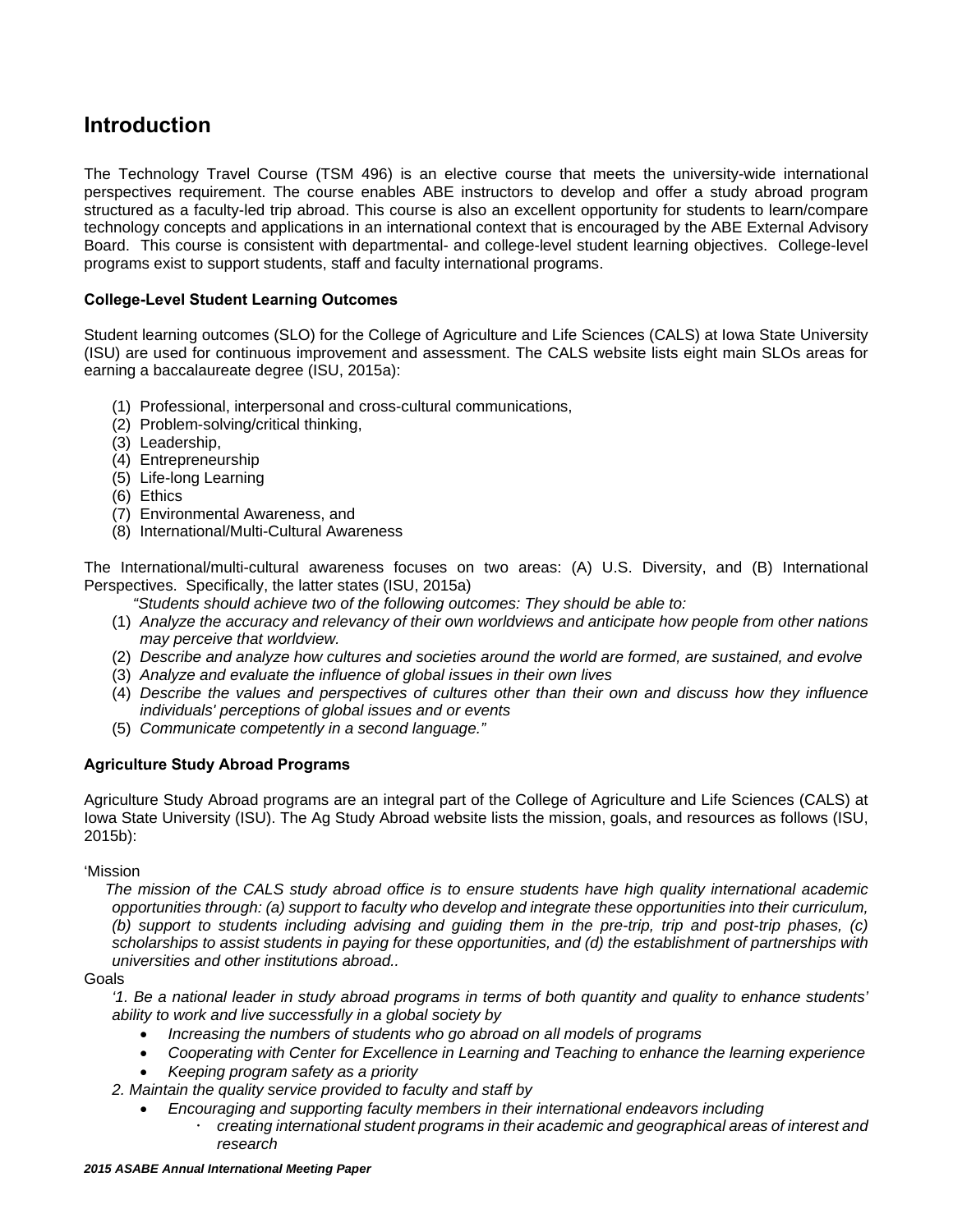- *the application of faculty's intl. work in both the field of intl. education and in their own disciplines*
- *Enhancing the flow of information regarding international opportunities available with Agriculture Study Abroad, and promoting these opportunities to faculty and staff, including new or newly interested faculty*
- *Working with CALS departments to improve the evaluation and quality of international programs*
- *3. Globalize the College of Agriculture and Life Sciences by* 
	- *Impacting non-mobile students through* 
		- *Support to faculty in their efforts to bring global themes into the classroom*
		- *Organizing activities and opportunities for ISU's US students to interact with international faculty, visitors and students*
		- *Organizing activities for returned study abroad students to interact with students who have not studied abroad*
	- *Supporting international curricula through* 
		- *Internship development for the Global Resource Systems major*
		- *Contributions to courses with global themes*

*4. Maintain strong communication with targeted groups to ensure a two-way understanding of what the communities need and what we can provide through enhancing communication with* 

- *Students*
- *Collaborators in CALS*
- *Communities outside of CALS (alumni, donors, stakeholders)'*

The Ag Study Abroad office advises students on travel programs, resources, and scholarships. In addition, faculty and staff can receive help in developing and implementing international opportunities (accounting, logistical travel support, meeting university requirements, communicating with international partners, liaison with students, liaison with other university offices like financial aid, registrar, admissions, and treasurer.

#### **Technology Travel Course**

The Department of Agricultural and Biosystems Engineering has responded to the continuous improvement challenge and created Technology Travel Course as part of Agricultural Systems Technology curricula (TSM 496). This is an elective course that meets the international perspectives requirement and is consistent with CALS and departmental SLOs. Its catalog listing is as follows:

*'Tour and study of international industrial technology and/or agricultural systems technology industries. Location and duration of tours will vary. Travel expenses paid by students.'* 

#### **Objectives**

The objectives of this paper are to:

- 1. Review the application of TSM 496 to the Ag Study Abroad trip to Poland (with cultural trips to Denmark, Czech Republic, Germany, Lithuania, and Ukraine, and
- 2. Summarize curricular enhancement of student learning objectives and competencies to engineering and technology programs.

#### **Why Poland?**

Poland is a European Union member since 2005 and NATO member since 1999. It is the 6<sup>th</sup> largest EU country located in Central Europe with approx. 38 million people. Poland has initiated the breakup of Soviet Union block resulting in the first democratic elections behind the Iron Curtain in June 1989. The gradual emergence of other democracies and German reunification followed. Poland has been experiencing generational change in technology as result of 1989 events and eventual preparation to join the EU. Poland's agricultural output quadrupled from 2001 to 2013. Agricultural exports doubled in the same time period. This expansion was due in part to the generational technology leap both in animal production systems and in environmental protection technologies that are meeting or responding to current and future mid-term EU directives. Travel costs are still below those in old UE countries. Poland's educational system is also rapidly changing as it must provide a cadre of highly STEM-trained students for today's global challenges. Thus, Poland with its opportunities, and borderless travel with other EU members presents an excellent opportunity for American students to learn and compare technology, agriculture, and their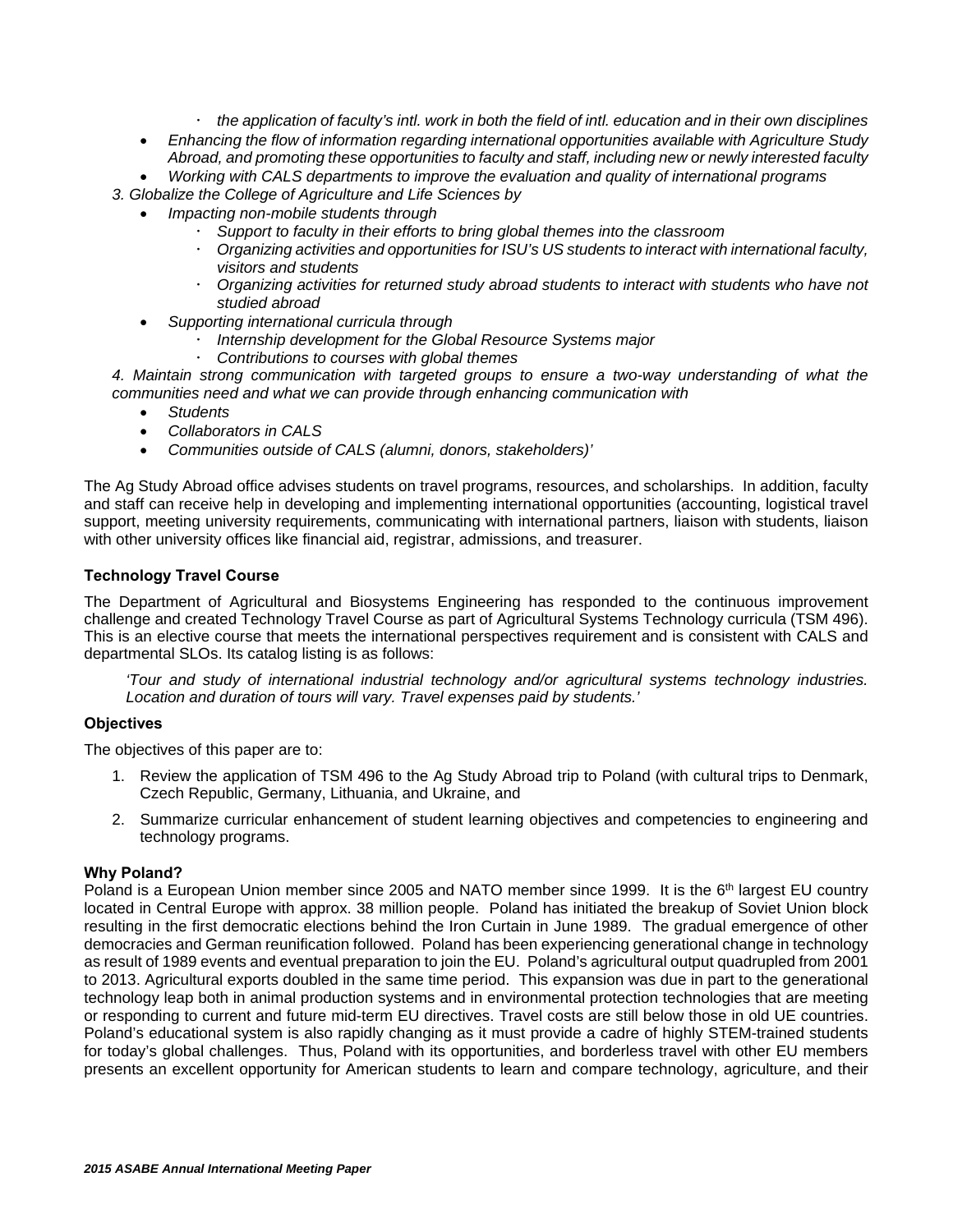impact on environment and sustainability. With that experience, students are better equipped for careers and lifelong learning.

# **Methods**

### **History of the Ag Study Abroad program to Poland**

The Ag Study Abroad program to Poland was developed in the fall of 2010 using existing TSM 496 course offering and resources available through the Agriculture Study Abroad office. The idea to create this course came from an undergraduate student who approached the author about the possibility of creating a study abroad trip to Denmark, the student's ancestral home. Geographical proximity, family roots of the faculty member and the existing network of collaborating faculty made it possible to create the first program to Denmark, Germany and Poland. Student feedback from that first program indicated strong preference to experiences in Poland. The early feedback gave a strong preference to the social aspect of the course: i.e., interacting with local students and faculty. Thus, the program formula has changed and has been changing annually based on students' feedback, drive for continuous improvement and the spirit of learning. Table 1 documents the evolving nature of program destinations and key features. Example of a detailed trip program and agenda is shown in the Appendix.

| Year      | Course        | <b>Destination</b>        | <b>Key Features</b>                                                                                                          | # of ISU        |
|-----------|---------------|---------------------------|------------------------------------------------------------------------------------------------------------------------------|-----------------|
|           | (credit)      |                           |                                                                                                                              | <b>Students</b> |
|           |               |                           |                                                                                                                              | Served          |
| 2011      | TSM 496 A (1) | Denmark, Germany and      | First trip. Visiting 1 Agriculture-focused university in Denmark and                                                         | 8               |
|           | TSM 496 B (3) | Poland (1 week each)      | Poland, Ag research centers in Denmark and Germany.                                                                          |                 |
| 2012      | TSM 496 A (1) | Poland (base) with        | Program established with local students participation at the Wroclaw                                                         | 9               |
|           | TSM 496 B (3) | cultural trips to Germany | University of Environmental and Life Sciences (WUELS).                                                                       |                 |
|           |               | and Czech Republic        |                                                                                                                              |                 |
| 2013      | TSM 496 A (1) | Poland (base) with        | Pre-trip seminar focused on teaming up with Polish students and                                                              | 10              |
|           | TSM 496 B (3) | cultural trips to Germany | working on comparative projects. 1 <sup>st</sup> Polish-American Workshop at                                                 |                 |
|           |               | and Ukraine               | WUELS. MOU with WUELS signed.                                                                                                |                 |
| 2014      | TSM 496 A (2) | Poland (base)             | Program expanded to the 2 <sup>nd</sup> university, i.e., University of Warmia                                               |                 |
|           | TSM 496 B (3) |                           | and Mazury (UWM). Pre-trip seminar focused on teaming up with                                                                |                 |
|           |               |                           | Polish students and working on comparative projects at WUELS                                                                 |                 |
|           |               |                           | and UWM. 1 <sup>st</sup> Polish-American Workshop at UWM and 2 <sup>nd</sup> at                                              |                 |
|           |               |                           | WUELS. Small group of ISU faculty and staff visit to 3 Polish Ag-                                                            |                 |
|           |               |                           | focused universities in Warsaw, Wroclaw (WUELS) and Olsztyn                                                                  |                 |
|           |               |                           | (UWM). MOU with UWM signed.                                                                                                  |                 |
| 2015      | TSM 496 A (2) | Poland (base) with short  | 3rd Polish-American Workshop at WUELS. 2 <sup>nd</sup> Polish-American                                                       | 14              |
|           | TSM 496 B (3) | trip to Lithuania         | Workshop at UWM. Preparation of study abroad exchange                                                                        |                 |
|           |               |                           | programs with WUELS.                                                                                                         |                 |
|           |               |                           | Note: TSM 496 A is pre-trip seminar offered in Spring semesters. TSM 496 B is the actual 3 week trip offered in early summer |                 |
| semester. |               |                           |                                                                                                                              |                 |

|  |  | Table 1. Summary of destinations and key features of the Ag Study Abroad Program to Poland |
|--|--|--------------------------------------------------------------------------------------------|
|  |  |                                                                                            |

### **Course description**

The course preparation starts with course proposal and university approval, annual fall semester recruitment for the TSM 496A spring semester pre-departure (TSM 496A, 2 cr.) course. The program is advertised at university and college level Study Abroad fairs, or brochures, direct e-mail advertisement, displays on information boards, informational meetings, visits to student clubs and word of mouth. On-line applications are handled through the Ag Study Abroad office. Applications are due in late December. Selection has become competitive. The Spring semester seminar is focused on travel logistics, crash course in basic Polish, field trips, seminars on history, culture, agriculture, introduction to EU, and projects. The Spring course is followed by actual 3-week trip to Poland immediately after spring semester finals (May) (TSM 496B, 3 cr.). It has been offered each year since 2011, and has served 48 students. The course attracts students from several majors in the Agriculture and Life Sciences and Engineering colleges. The pre-departure course is focused on teaming up with students at two agricultural universities in Poland. Teams develop comparative projects focused on agriculture with specific emphasis on:

- 1. Animal systems production,
- 2. Technology,
- 3. Environment, and
- 4. Sustainability.

Projects are finalized and presented jointly at special Polish-American Student Workshops. The joint project format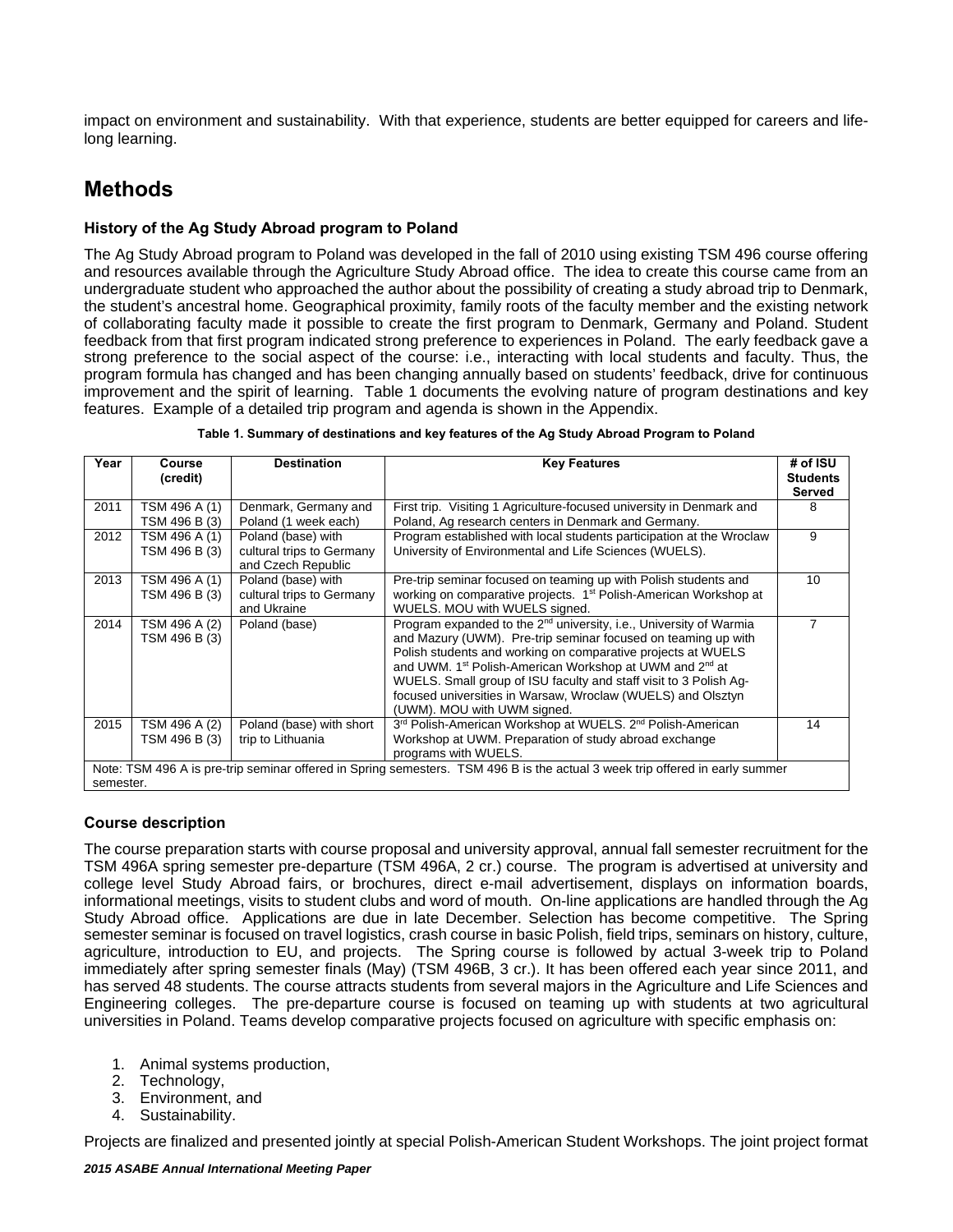creates an opportunity to make friends with students in Poland while working on international projects. Both Polish and American students participate in the scientific part of the program. The trip is a mix of field trips to farms, plants, and co-ops, lab tours, and cultural activities. Students have many opportunities to socialize, get inspired by rich culture, history, science, ag business attitudes and the spirit of change. Students prepare homework, journals, media (photo and video), pre-trip PowerPoint presentations and a summary project paper. Post trip deliverables consist of evidence of daily journaling, best photo/video footage, final joint PowerPoint project presentations (from Polish-American Workshops) and a final paper focused on synthesis of learned material, experiences and growth. The course is graded on an A-F scale using class participation and deliverables as the criteria. Most content is delivered via the on-line BlackBoard system.

#### **Assessment of student learning**

Three types of assessment are used (1) Course learning outcomes, (2) Class Climate surveys and (3) extensive Program Evaluation Surveys. (2) and (3) are released to students at the end of semester (for pre-trip program) or end of the trip (actual trip). Surveys are anonymous and are used for continuous improvement and annual faculty reporting. Departmental and College SLOs can also be used for assessment of student learning.

## **Results and Discussion**

#### **Course and Departmental Student Learning Outcomes**

Students meet course outcomes that are as follows. 'At the end of the program, students will:

- I. Describe the most important differences between the cultures to which they traveled and that of the US.
- II. Understand how cultural, social, and regional differences affect agricultural production and technology systems and gauge the impact on agricultural applications.
- III. Have a period of immersion in foreign cultures offering them an opportunity to experience an international perspective.
- IV. Have an ability to function on multi-disciplinary and international teams.
- V. Have an ability to communicate effectively.
- VI. Have a recognition of the need for, and ability to engage in life-long learning.
- VII. Have a knowledge of contemporary issues.
- VIII. Have gained competencies in analysis and judgment, knowledge, communication, cultural adaptability, general knowledge, innovation, planning, teamwork, integrity, and professional impact.'

These SLOs are also complementary to the departmental SLOs for both technology and engineering programs in the ABE department. Table 2 summarizes enhancement of SLOs: The 11 learning outcomes (a through k) are expected of each graduate of an ABET-accredited technology degree program and are denoted by 'X'. Those marked by 'O' Student Learning Program outcomes and Competencies are addressed and added in the TSM 496 Ag Study Abroad trip to Poland. The current (X) 65 competencies are enhanced (XO) with 17 provided by this program (26%). In addition, 25 new (O) competencies are gained, a 38% increase to the new total of 90.

Summary of Program Evaluation Surveys from 2011 to 2014 trip courses are presented in Table 3. Results from the 2015 program are not available yet. Student responses are rated on the 1 (poor) to 5 (excellent) scale. Meeting course outcomes, Technology Program and College SLOs are also summarized. Data in Table 3 exemplifies the complexity of study abroad trips that include orientation and advertisement, program organization and coordination, and various impacts. Program orientation, organization and coordination has been addressed very well for the last 4 years. Students have consistently rated these above average. Program academic rigor has been above average. Program impacts (Q24-35) have also resulted in > 4 (out of 5) rating. Not surprisingly, students disagree with the statement "I could have learned the same material at my home institution" (Q11). Table 3 is also populated with the evidence of meeting and enriching SLOs at the course, departmental and college levels.

A summary of student's self-identified goals is presented in Table 4. Students have reported high levels of achievements in learning about culture, history, and agriculture. All this in a spirit of adventure and a sense of being part of something not attainable in a regular classroom setting. Students valued working with students in Poland and learning some language. Table 4 is also populated with the evidence of meeting and enriching SLOs at the course, departmental and college levels.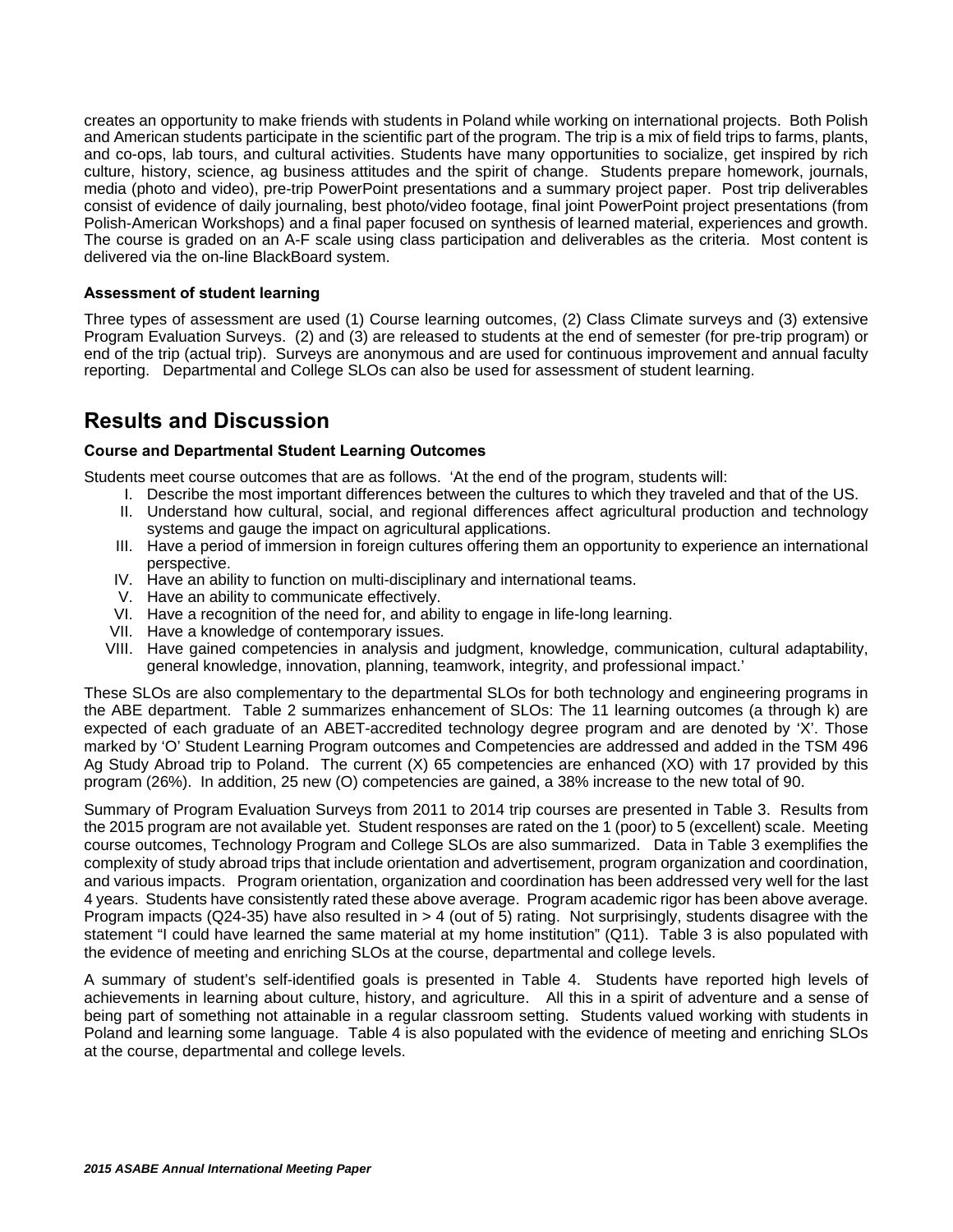**Table 2. Enhancement of Student Learning Outcomes: The following 11 learning outcomes are expected of each graduate of an ABET-accredited technology degree program and are denoted by 'X'. Those marked by 'O' Student Learning Program outcomes and Competencies are addressed and added in TSM 496 Ag Study Abroad course to Poland.** 

| <b>Program Outcome</b>                                                                                                        | Competency                    |                               |                           |                             |                           |                                       |                           |               |                           |              |                |                          |                           |                           |
|-------------------------------------------------------------------------------------------------------------------------------|-------------------------------|-------------------------------|---------------------------|-----------------------------|---------------------------|---------------------------------------|---------------------------|---------------|---------------------------|--------------|----------------|--------------------------|---------------------------|---------------------------|
|                                                                                                                               | Judgment<br>Analysis and<br>∢ | Communication<br>$\mathbf{m}$ | Continuous Learning<br>ن  | Cultural Adaptability<br>o. | Customer Focus<br>шi      | F. Engineering/Technical<br>Knowledge | General Knowledge<br>ඏ    | H. Initiative | I. Innovation             | Vintegrity   | Planning<br>¥, | Professional Impact<br>⊐ | Quality Orientation<br>Σ  | eamwork<br>۴<br>ż         |
| a) an ability to apply knowledge of mathematics, science, and applied sciences                                                | $\mathbf{x}$                  |                               | $\boldsymbol{\mathsf{x}}$ |                             |                           | X                                     |                           | X             |                           |              |                |                          |                           | O                         |
| b) an ability to design and conduct experiments, as well as to analyze and interpret<br>data                                  | <b>X</b>                      | $\mathbf{o}$                  | $\boldsymbol{\mathsf{x}}$ |                             | $\mathbf{x}$              | $\mathbf{x}$                          |                           | X             | $\boldsymbol{\mathsf{x}}$ |              | $\mathbf{x}$   |                          | $\boldsymbol{\mathsf{x}}$ | $\boldsymbol{\mathsf{x}}$ |
| c) an ability to formulate or design a system, process or program to meet desired<br>needs                                    | <b>X</b>                      | $\boldsymbol{\mathsf{x}}$     | $\boldsymbol{\mathsf{x}}$ | $\mathbf{x}$                | $\boldsymbol{\mathsf{x}}$ | $\boldsymbol{\mathsf{x}}$             |                           | X             | $\boldsymbol{\mathsf{x}}$ |              | $\mathbf{x}$   |                          | $\boldsymbol{\mathsf{x}}$ | $\pmb{\mathsf{X}}$        |
| d) an ability to function on multi-disciplinary teams                                                                         | XO                            | XO                            | $\mathbf{o}$              | XO                          | $\boldsymbol{\mathsf{x}}$ |                                       | XO                        | XO            |                           | XO           | XO             | XO                       | XO                        | XO                        |
| e) an ability to identify and solve applied science problems                                                                  | X                             | X                             | $\boldsymbol{\mathsf{x}}$ |                             | $\mathbf{x}$              | $\boldsymbol{\mathsf{x}}$             |                           | X             | $\boldsymbol{\mathsf{x}}$ |              | O              |                          | $\boldsymbol{\mathsf{x}}$ | $\boldsymbol{\mathsf{x}}$ |
| f) an understanding of professional and ethical responsibility                                                                | $\mathbf{x}$                  |                               | X                         | $\mathbf{x}$                |                           |                                       | $\boldsymbol{\mathsf{x}}$ |               |                           | $\mathbf{x}$ |                |                          | $\boldsymbol{\mathsf{x}}$ | O                         |
| g) an ability to communicate effectively                                                                                      |                               | XO                            | $\mathbf{o}$              | O                           | $\boldsymbol{\mathsf{x}}$ |                                       | $\boldsymbol{\mathsf{x}}$ | <b>XO</b>     | O                         |              |                | $\mathbf{x}$             |                           | $\mathbf{o}$              |
| h) the broad education necessary to understand the impact of solutions in a global<br>and societal context                    | XO                            | $\mathbf{o}$                  | $\boldsymbol{\mathsf{x}}$ | XO                          |                           | $\boldsymbol{\mathsf{x}}$             | XO                        | O             |                           |              | O              | $\Omega$                 |                           | $\mathbf{o}$              |
| i) recognition of the need for, and an ability to engage in life-long learning                                                | XO                            | O                             | $\boldsymbol{\mathsf{x}}$ | $\mathbf{o}$                |                           | $\mathbf{o}$                          | $\mathbf{o}$              | X             | $\mathbf{o}$              |              |                | $\Omega$                 |                           | O                         |
| i) a knowledge of contemporary issues                                                                                         | $\mathbf{x}$                  | $\mathbf{o}$                  | $\boldsymbol{\mathsf{x}}$ | <b>XO</b>                   |                           |                                       | X                         | O             |                           |              |                | $\Omega$                 |                           | O                         |
| k) an ability to use the techniques, skills, and modern scientific and technical tools<br>necessary for professional practice | $\mathbf{x}$                  |                               | X                         | $\mathbf{x}$                |                           | $\mathbf{x}$                          |                           | X             |                           |              |                |                          | $\boldsymbol{\mathsf{x}}$ | O                         |

**X** – current TSM curriculum Student Learning Outcomes. **O** - additional Student Learning Outcomes stemming from TSM 496 Ag Study Abroad course.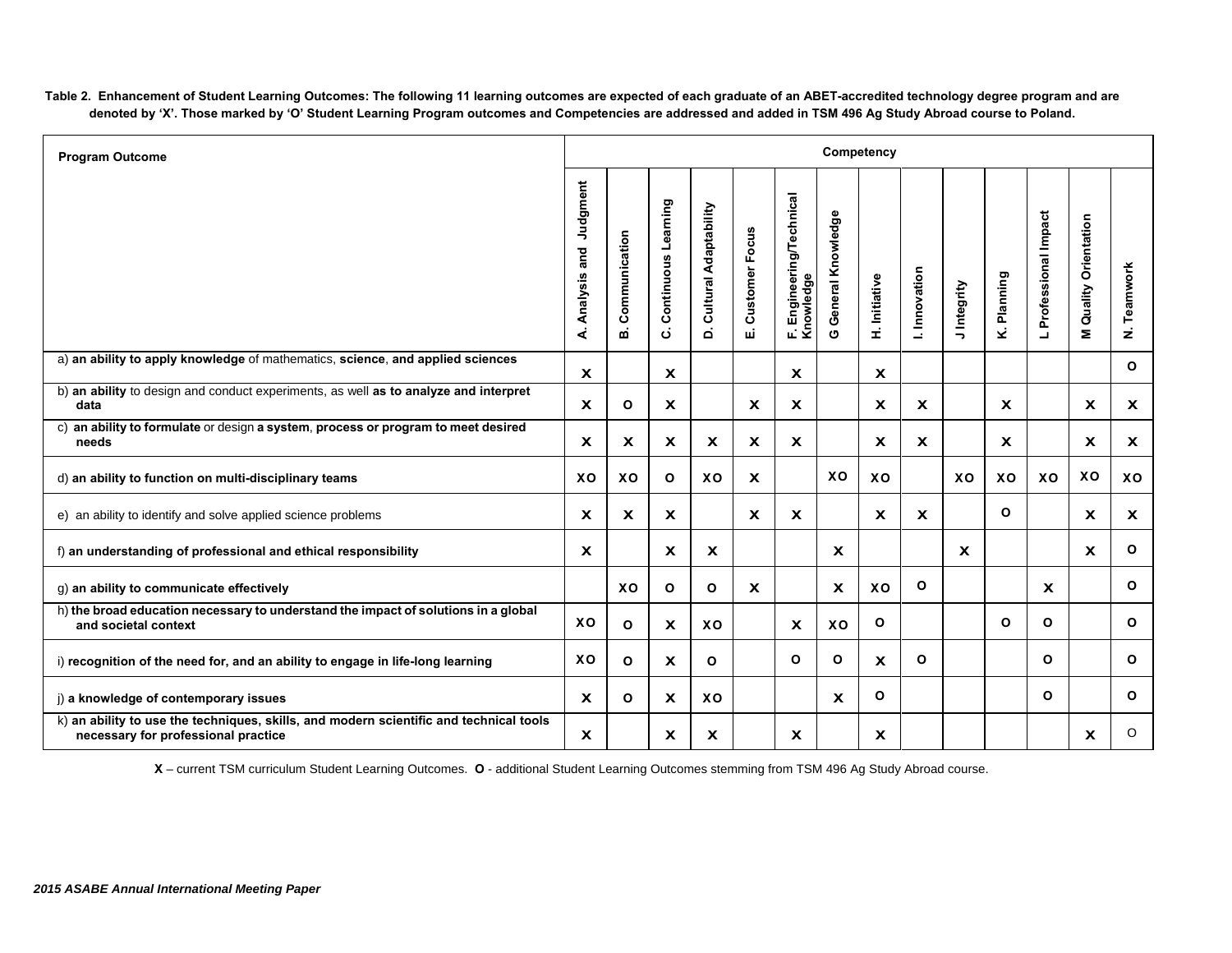**Table 3. Summary of TSM 496B (travel course) Program Evaluation Surveys from 2011 to 2014 (results from the 2015 program are not available yet). Average student responses are recorded on the 1 (strongly disagree) to 5 (strongly agree) scale. Meeting course outcomes, Technology Program and College SLOs is also summarized.** 

|              |                                                                                     |     |                      |                   |       | Goals                   | 2011 2012 2013 2014 Couse ABE SLOs College | <b>SLOs</b> |
|--------------|-------------------------------------------------------------------------------------|-----|----------------------|-------------------|-------|-------------------------|--------------------------------------------|-------------|
| Q            |                                                                                     |     |                      |                   |       |                         |                                            |             |
|              | <b>Orientation/Advertisement</b>                                                    |     |                      |                   |       |                         |                                            |             |
| $\mathbf{1}$ | If feel prepared after the pre-departure orientation section on health              | 4.5 | 4.6                  | 4.7               | 5.0   |                         |                                            |             |
| 2            | I feel prepared after the pre-departure orientation section on safety               | 4.5 | 4.8                  | 4.6               | 5.0   |                         |                                            |             |
|              | 3   feel prepared after the pre-departure orientation section on culture            | 4.4 | 4.2                  | 4.1               | 4.0   |                         |                                            |             |
|              | 4   feel prepared after the pre-departure orientation section on academics          | 4.4 | 4.6                  | 4.6               | 4.4   |                         |                                            |             |
| 5            | The "in-country" orientation program was helpful                                    | 4.0 | 3.7                  | 4.7               | 4.4   |                         |                                            |             |
| 6            | The advertising for this program was accurate                                       | 4.4 | 4.3                  | 4.6               | 4.0   |                         |                                            |             |
|              | <b>Program Organization / Coordination</b>                                          |     |                      |                   |       |                         |                                            |             |
|              | 7 The travel course was as rigorous as regular ISU courses                          | 3.0 | 3.3                  | 3.7               | 3.1   |                         |                                            |             |
|              | 8 Course prerequisites (if any) were reasonable                                     | 3.0 | 4.3                  | 5.0               | 4.8   |                         |                                            |             |
|              | 9 The group leaders were effective in teaching the travel course                    | 4.8 | 4.4                  | 4.7               | 4.3   |                         |                                            |             |
|              | 10 The travel course was intellectually challenging                                 | 4.1 | 4.0                  | 3.5               | 3.7   |                         |                                            |             |
|              | 11   could have learned the same material at my home institution                    | 1.9 | 1.9                  | 1.9               | 1.7   | Ш                       |                                            |             |
|              | 12 Lecturers (if any) were enthusiastic and stimulating                             | 4.1 | 4.1                  | 4.5               | 4.6   |                         |                                            |             |
|              | 13 The course work requirements were adequately explained at the beginning          | 4.4 | 4.7                  | 4.4               | 3.3   |                         |                                            |             |
|              | 14 My group leader(s) was responsible and understanding                             | 4.6 | $5.0\,$              | 5.0               | 4.6   |                         |                                            |             |
|              | 15 My group leader(s) did a good job advising me and others                         | 4.5 | 5.0                  | 5.0               | 4.7   |                         |                                            |             |
|              | 16 It was easy for me to communicate & have a dialogue with my group leader(s)      | 4.6 | 4.9                  | 5.0               | 4.7   | V                       |                                            |             |
|              | 17 The coordination & communication between my group leader(s)& hosts was effective | 4.5 | 4.9                  | 4.6               | 4.1   |                         |                                            |             |
|              | 18 Overall Instructor Effectiveness                                                 | n/a | 5.0                  | 4.9               | 4.3   |                         |                                            |             |
|              | 19 Logistical Arrangement - The lodging                                             | 4.4 | 4.6                  | 4.2               | 4.3   | $\mathbf{III}$          |                                            |             |
|              | 20 Logistical Arrangement - The food                                                | 4.5 | 4.7                  | 4.6               | 4.7   | $\overline{\mathsf{I}}$ |                                            |             |
|              | 21 Logistical Arrangement - The transportation                                      | 4.4 | 4.6                  | 4.0               | 4.6   | Ш                       |                                            |             |
|              | 22 The program cost was reasonable                                                  | 4.6 | 4.2                  | 4.4               | 3.6   |                         |                                            |             |
|              | 23 The trip was a good investment for me                                            | 4.8 | 4.9                  | 4.9               | 4.9   | VIII                    |                                            |             |
|              |                                                                                     |     |                      |                   |       |                         |                                            |             |
|              | Program Impact                                                                      |     |                      |                   |       |                         |                                            |             |
|              | 24 Study abroad has made me more receptive to different ideas                       | 4.5 | 4.4                  | 4.7               |       | $4.6$   I, II, III      | d, i, j<br>D                               | (5), (8)    |
|              | 25 I have gained better insight into myself                                         | 4.5 | 4.3                  | 4.8               | 4.4   | VI                      | i, g<br>A, D, J                            | (5)         |
|              | 26 I have a greater sense of self-confidence due to living abroad                   | 4.1 | 4.7                  | 4.4               | 4.7   | Ш                       | d, g, A, B,<br>D,G, H, J, K                | (3)         |
|              | 27 My interest in world events has increased                                        | 4.1 | 4.2                  | 4.2               | 4.0   | VI                      | i, j,<br>C, D                              | (5), (8)    |
|              | 28 My experience abroad has changed my career plans                                 | 3.0 | 3.0                  | 2.8               | 2.6   | VIII                    | C, H, K, L                                 |             |
|              | 29 I understand the U.S. better                                                     | 4.6 | 3.5                  | 4.6               | 3.6   | I, II, III,<br>VII      | i, j<br>A, D, G                            | (8)         |
|              | 30 My ability to adapt to new situations has increased                              | 4.4 |                      | $4.8$ $4.6$ $4.4$ |       | III, IV                 | h<br>D, N                                  | (1), (3)    |
|              | 31 The program enabled me to broaden my thoughts about others' customs & beliefs    | 3.9 | 4.4                  | 4.7               |       | 4.6 III, VIII           | $\overline{d}$ , h, j<br>A, C, D, G, J, N  | (6), (8)    |
|              | 32 The program structure facilitated interaction with the local culture             | 4.6 | 4.4                  | 4.8               | 4.7   | III, IV                 | d, g, j<br>B,D                             | (8)         |
|              | 33 The program is valuable in exposing U.S. students to other cultures              | 4.9 | 4.6                  | 4.9               | 4.7   | III, IV                 | d, g, j<br>B, C, D, N                      | (8)         |
|              | 34 How satisfied are you with your study abroad experience?                         | 4.8 | 4.6                  | 4.9               | 4.9   | VIII                    |                                            | (8)         |
|              | 35 Overall student learning                                                         | n/a | 4.3                  | 4.8               | 4.6   |                         | d, i, j, k<br>A-D, H-N                     | (5), (8)    |
|              | 36 Overall instructor/leader evaluation                                             | n/a | $5.0*$               | $4.9*$            | 4.1   |                         |                                            |             |
|              | # of students responding                                                            | n=8 | $n=9$                | $n=9$             | $n=7$ |                         |                                            |             |
|              | Response rate (%)                                                                   |     | 100% 100%  90%  100% |                   |       |                         |                                            |             |
|              | Note: *Response to Overall Instructor Effectiveness. question not asked directly    |     |                      |                   |       |                         |                                            |             |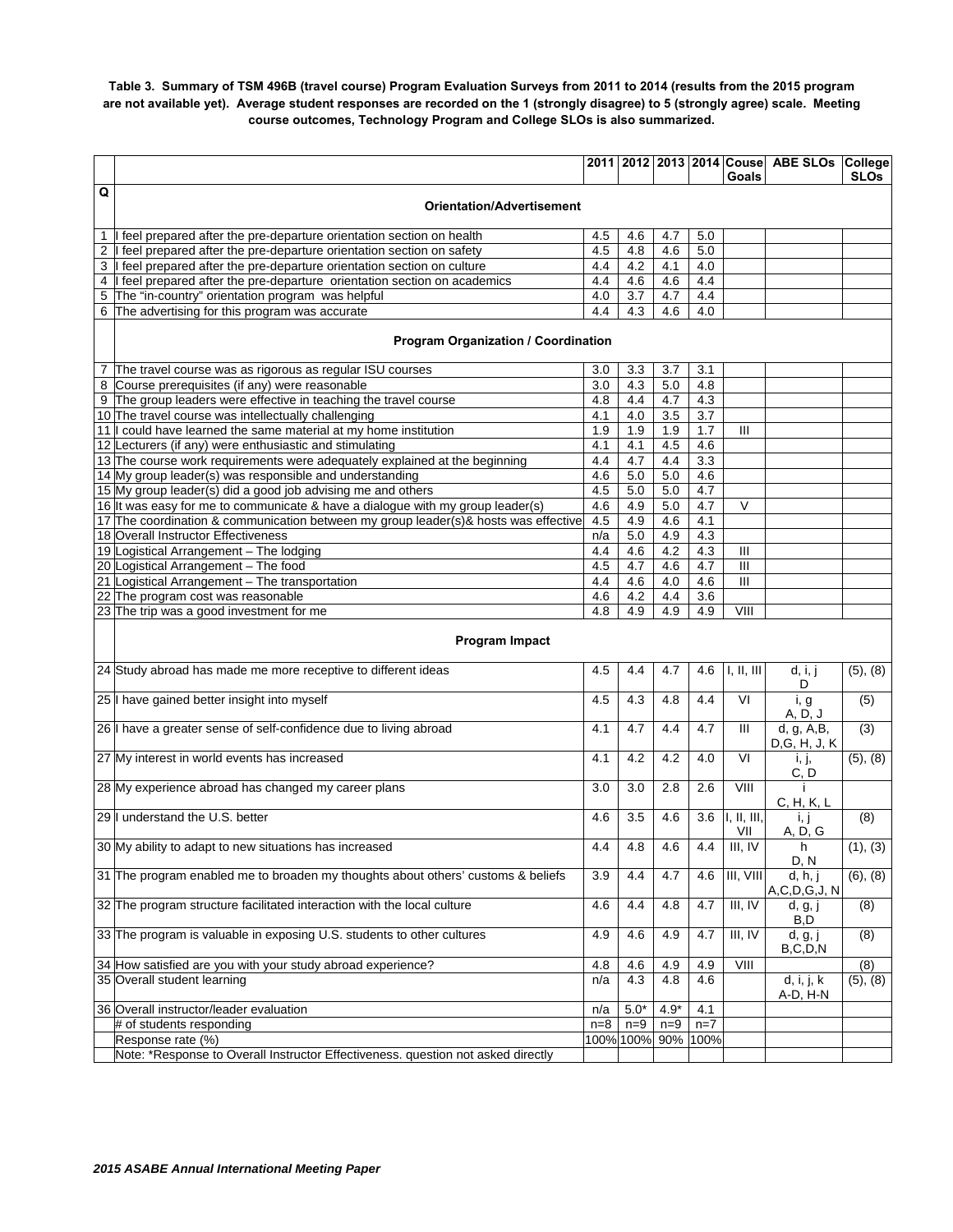#### **Table 4. Summary of attainment of self-identified students' goals reported in Program Evaluation Surveys from 2011 to 2014.**

| Main student learning goals                                                                                                                                                                                                      | 2011  | 2012  | 2013  | 2014           | Couse<br>Goals           | <b>ABE</b><br><b>SLOs</b>                      | College<br><b>SLOs</b>        |
|----------------------------------------------------------------------------------------------------------------------------------------------------------------------------------------------------------------------------------|-------|-------|-------|----------------|--------------------------|------------------------------------------------|-------------------------------|
| 1 Learn about other cultures, history, develop culturally, experience<br>music, gain perspective on the world and US, discover similarities and<br>differences                                                                   | 7     | 11    | 12    | 10             | I, II, III,<br>VII. VIII | h, i, j, k<br>D.G                              | $(1), (8)$ [1-4]              |
| 2 Learn and understand agriculture, machinery, regulations, procedures,<br>animal production systems in Poland, Europe, Iowa, and US                                                                                             | 11    | 5     |       | 3              | II, VI, VII, I<br>VIII   | h, i, j, k<br>C, G, L                          | $(7), (8)$ [2-4]              |
| 3 Venture out, explore new things, try new food, get out of comfort zone,<br>travel internationally, have fun, grow as a person, have unforgettable<br>experience that no lecture ever could, get a sense of direction in career | 6     | 6     | 7     | 5              | III, VI,<br>VIII         | h, i<br>C, D, H,<br>K, L                       | (1), (4), (5),<br>$(8)$ [1-4] |
| 4 Work on project with foreign students, meet new people, make friends,<br>visit family, be a good American ambassador                                                                                                           |       | 5     | 5     | $\overline{ }$ | III, IV, V,<br>VIII      | h, i, j, k<br>B,D,H,N                          | (1), (3), (8)<br>$[1 - 4]$    |
| 5 Learn Polish                                                                                                                                                                                                                   | 1     | 3     | 3     | 3              |                          | $IV, V, VIII$ <sup>d, g, B,C,</sup> I<br>D.L.N | $(1), (8)$ [5]                |
| # of students responding                                                                                                                                                                                                         | $n=8$ | $n=9$ | $n=9$ | $n=7$          |                          |                                                |                               |
| Response rate (%)                                                                                                                                                                                                                | 100%  | 100%  | 90%   | 100%           |                          |                                                |                               |

This program forces students to think about their career choices. There were no significant changes in career as evidenced in Table 5. However, students reported that the trip broadened their range of options to consider.

#### **Table 5. Examples of responses to Q28 'My experience abroad has changed my career plans' reported in Program Evaluation Surveys from 2011 to 2014.**

| Responses to Q28: My experience abroad has changed my career plans                                                                           |
|----------------------------------------------------------------------------------------------------------------------------------------------|
| 1 I am going to add classes on animal housing.                                                                                               |
| 2 It would be great to have a job in Poland. I know now that working abroad is definitely an option. Maybe I can use this experience to give |
| me confidence in working abroad.                                                                                                             |
| 3 Would now consider graduate school abroad.                                                                                                 |
| 4 Made me look at different ways to diversify my farm operation.                                                                             |
| 5 Biogas.                                                                                                                                    |
| 6    still want to do mechanical engineering, maybe work with environment.                                                                   |
| 7    want to have a career that allows me to experience various agricultural practices and procedures.                                       |
| 8 Learned more which will affect my future careers.                                                                                          |

Students gain appreciation for the U.S. as shown in Table 6, i.e., examples of responses to "I understand the U.S. better' query. Table 6 is also populated with the evidence of meeting and enriching SLOs at the course, departmental and college levels.

#### **Table 6. Examples of responses to Q29 'I understand the U.S. better' reported in Program Evaluation Surveys from 2011 to 2014.**

| Responses to Q29: I understand the the U.S. better                                                                                                                                                                                                       | Couse<br>Goals           | <b>ABE</b><br><b>SLOs</b> | College<br><b>SLOs</b> |
|----------------------------------------------------------------------------------------------------------------------------------------------------------------------------------------------------------------------------------------------------------|--------------------------|---------------------------|------------------------|
| Traveling a to a foreign country and listening to what the citizen of that country say about the way the U.S. conducts business, makes you see the U.S. in a different light.                                                                            | I, II, III, VII,<br>VIII | $B-D.G$                   | (8)                    |
| $\sim$ The U.S. is very focused on money and Poland is not. It doesn't make me happy. The U.S. puts a lot<br>of emphasis on money and moving forward.                                                                                                    | I, II, III, VIII         | Ð                         | (6)                    |
| 3 I understand farming and all aspects related to it a lot better than I did. I better understand how Europe I, II, III, VII, and the U.S. rely on each other agriculturally. I understand and appreciate our use of GMOs.                               |                          | A, D, G                   | (5), (7),<br>(8)       |
| $\vert$ 4 Learned about U.S. and was able to compare. I understand what the differences are and appreciate<br>that. We don't always do things best.                                                                                                      | I, II, III               | A.C.D                     | (5), (8)               |
| I take for granted our freedom mere readily. Yes! I will never take it for granted again. Appreciate U.S.<br>5 customs and things we take for granted. Very grateful for what I have. Every country is different and<br>you have to respect all of them. | I, II, VIII              | C.D.G                     | (8)                    |

Finally, students themselves self-report specific skills developed as ae result of this program (Table 7). Not surprisingly, skills developed in communication, leadership, interpersonal/teamwork area, adaptability, acceptance, problem solving, personal development, and technical knowledge are also consistent with the course, departmental and college SLOs.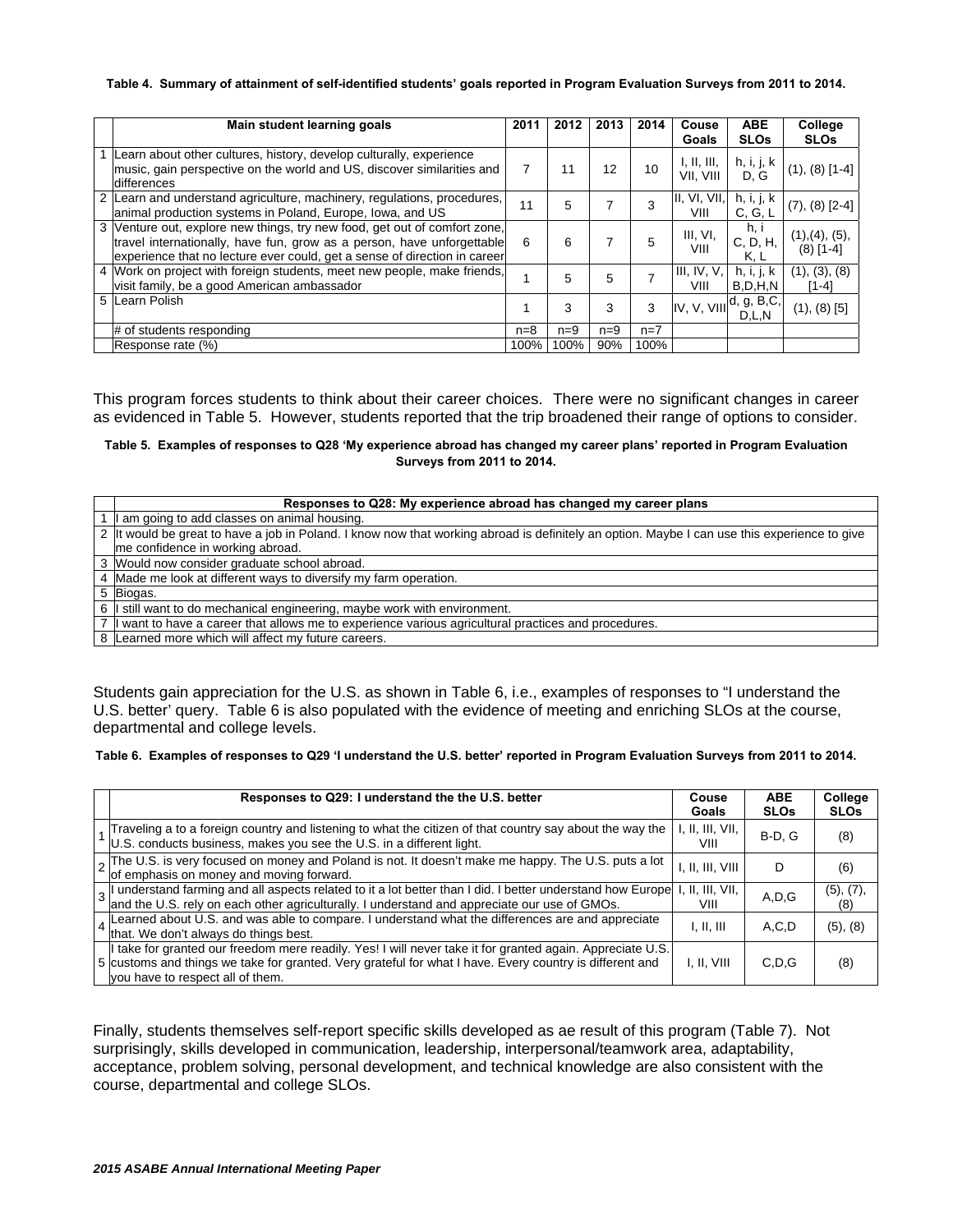#### **Table 7. Examples of responses to 'What specific skills did you developed as a result of this program?' reported in Program Evaluation Surveys from 2011 to 2014.**

| What specific skills did you develop as a result of this program?'                                                                                                                                                                                                                                                                                                                                   | Couse<br>Goals         | <b>ABE</b><br><b>SLOs</b> | College<br><b>SLOs</b> |
|------------------------------------------------------------------------------------------------------------------------------------------------------------------------------------------------------------------------------------------------------------------------------------------------------------------------------------------------------------------------------------------------------|------------------------|---------------------------|------------------------|
| I Communication. Leadership. Interpersonal skills. Adaptability. Patience. Confidence. Compromise.<br>Communication. Leadership. interpersental entire comparison.<br>Acceptance. How to respect differences. Problem solving. Personal development. I developed the skill $\begin{bmatrix} 0 & 0 \\ 0 & 1 \end{bmatrix}$ , $\begin{bmatrix} 1 & 0 \\ 0 & 1 \end{bmatrix}$ , $\begin{b$<br>language. |                        |                           | (1), (3),<br>(5), (8)  |
| 2 Knowledge of many different livestock systems. [Knowledge of] environmentally friendly technology.<br>Knowledge of different farming practices. What they did with manure to use it later on for energy, the<br>process of how it works. I am more aware to real life application of my major.                                                                                                     | II, VII, VIII          | C, F, G                   | (1), (5),<br>(8)       |
| 3 Learned some Polish and German.                                                                                                                                                                                                                                                                                                                                                                    | III, V, VI             | <b>B.D</b>                | (8)                    |
| 4 Il did a whole project with a Polish student. I learned how to be more flexible in working with others.<br>Better communication skills with someone whose first language isn't English. Not be afraid to go abroad.                                                                                                                                                                                | III, IV, $V$ ,<br>VIII | B, D, H, K,               | $(1-3), (8)$           |

# **Conclusions**

The Technology Travel Course (TSM 496) to Poland is also an excellent opportunity for students to learn/compare technology concepts and applications in an international context. The course has been offered yearly since 2011 and served 48 students from several majors in the Agriculture & Life Sciences and Engineering colleges. SLOs are measured with the program surveys. Currently 65 departmental SLOs/competencies are enhanced with 17 provided by this program (26%). In addition, 25 new competencies are gained, a 38% increase to the new total of 90. Data analysis of the Program Evaluation Surveys show high degree of developing new skills, meeting and enhancement of class goals, departmental and college SLOs. Students highly rate this learning and often list it as a highlight of college their career thus far.

### **Acknowledgement**

The author would like to thank many dedicated students, staff and faculty on both sides of the Atlantic who have been making this program possible. It is impossible to properly give credit to all. At ISU, special thanks go to Matt Hansen (former AE student), whose enquiry into trip feasibility launched this program, Jodi Cornell (Ag Study Abroad Program Coordinator), Sue Finestead (Ag Study Abroad Fiscal Officer, who processed 119 event card charges for 2015, a new record for Ag Study Abroad programs), Shelley Taylor (Ag Study Abroad Office Director), Dr. David Acker (Associate Dean-Academic and Global Programs, CALS), and ABE International Programs Committee for their continued support. At WUELS, special thanks go to: Dr. Alina Wieliczko (vice-Provost for International Relations) and Dr. Roman Kolacz (Rector); Dr. Mariusz Korczynski, Dr. Sebastian Opalinski, Dr. Zbigniew Dobrzanski, Dr, Robert Karczmarczyk for organization of Polish-American Workshops and field trips. At UWM, special thanks go to Dr. Dorota Witkowska for organization of Polish-American Workshops and field trips; Dr. Wieslaw Sobotka and Dr. Jerzy Jaroszewski for their administrative support. In addition, special thanks for many farmers and industry leaders who organized trips and extended hospitality at their facilities. Finally, none of this would have been possible without authors' family support enabling extended travel assignments.

# **References**

ISU (2015a). College of Agriculture and Life Sciences: Student Learning Outcomes. Retrieved from http://www.cals.iastate.edu/assessment/outcomes.

ISU (2015b). College of Agriculture and Life Sciences. Agriculture Study Abroad: Mission and Goals. Retrieved from http://www.agstudyabroad.iastate.edu/about\_us.html.

# **Appendix**

### **Example of TSM 496B Final Program and Agenda**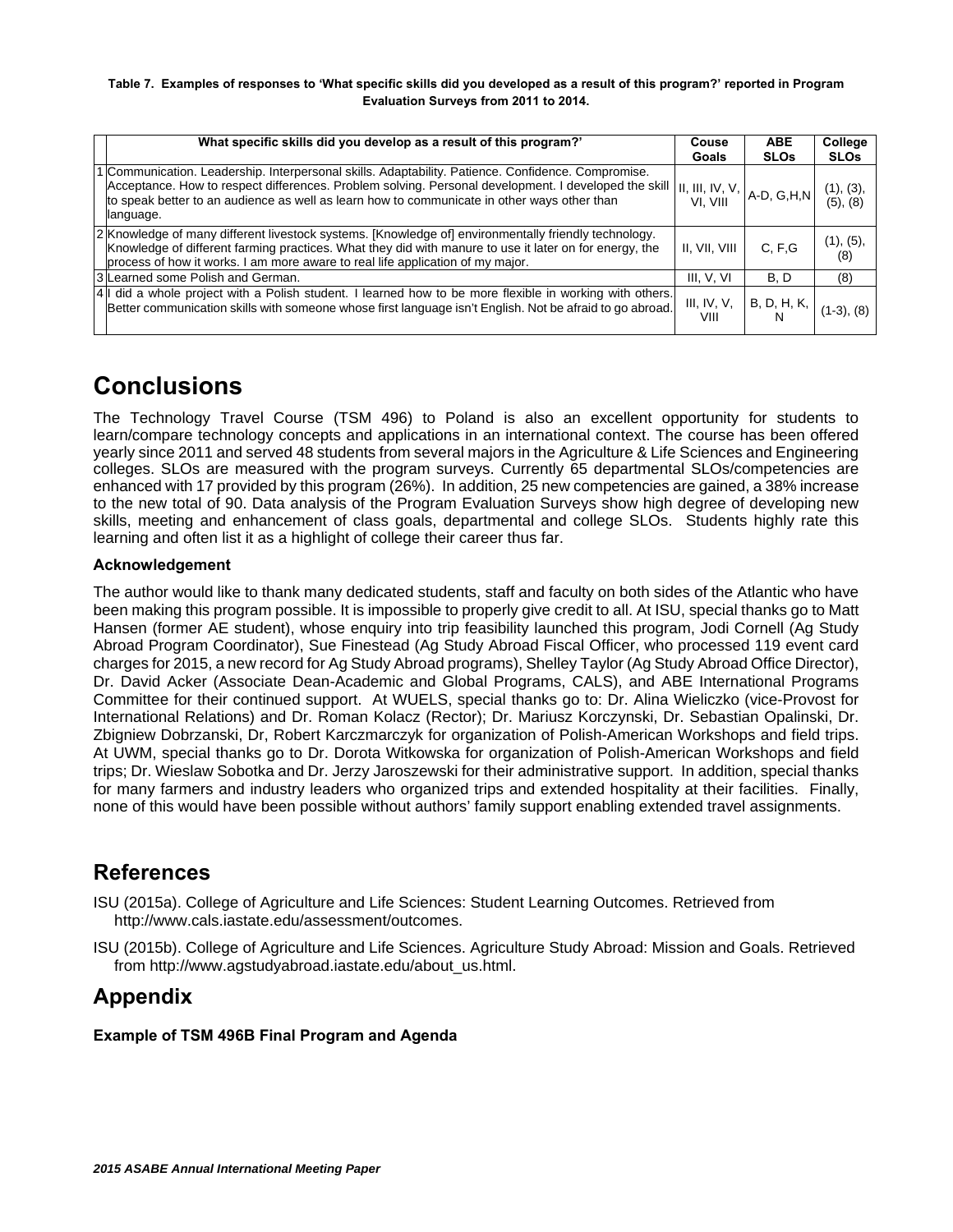#### **TSM 496B – Ag Study Abroad trip course - FINAL SCHEDULE – Poland – Lithuania 2015**

Contact: Dr. **Jacek Koziel** (koziel@iastate.edu),

In-country mobile phone: +48 --------------, (ISU office VOIP phone: 515-294-4206)

### **Linda Schott**, mobile ------------

In-country contacts:

Dr. **Mariusz Korczynski**, WUELS Wroclaw, tel. +48 ------ ---, mobile +48 --------

Dr. **Sebastian Opaliński**, WUELS Wroclaw, tel.+48 -----------, mobile:+48 --------

Dr. **Dorota Witkowska**, UWM Olsztyn, +48 ------------.

| Sa, May 9        |                              | 11 AM departure by ISU van to DSM. Meeting place - west side parking near Sukup Hall.                      |
|------------------|------------------------------|------------------------------------------------------------------------------------------------------------|
|                  |                              | United Airlines departure from DSM 2:25 PM, picking up luggage and transfer to Terminal 5, LOT direct      |
|                  |                              | flight via Boeing 878 Dreamliner to Warsaw departing 9:25 PM.                                              |
| Su, May 10       | $\blacksquare$               | 13:25 arriving at Warsaw Chopin International Airport. Passport control to Schengen (EU) countries.        |
|                  | $\overline{\phantom{a}}$     | Shuttle train to the city/hotel. Checking into Premiere Classe Varsovie in Warsaw (near Warsaw Ochota      |
|                  |                              | transport hub). Meeting up with Soufiane Talmoust (arrived the day before).                                |
|                  | $\overline{\phantom{a}}$     | Welcome and orientation (ATM withdrawals, purchasing SIM cards, mobile internet USB modems, logistics      |
|                  |                              | of the use of public transportation in Warsaw).                                                            |
|                  | $\blacksquare$               | Picking up reserved group train tickets at Warsaw Central station.                                         |
|                  | $\blacksquare$               | weather depending either Royal Gardens and Palace (Lazienki) and/or evening tour of downtown               |
| <b>M, May 11</b> | $\blacksquare$               | 8 AM breakfast in hotel.                                                                                   |
|                  | $\blacksquare$               | 9 AM departure for Warsaw Uprising Museum. (www.1944.pl)                                                   |
|                  | $\overline{\phantom{a}}$     | 10:20 AM English guided tour.                                                                              |
|                  | $\overline{\phantom{a}}$     | 12:30 lunch and transfer to the Museum of History of Polish Jews (www.polin.pl)                            |
|                  | $\blacksquare$               | 14:00 English guided tour                                                                                  |
|                  | $\blacksquare$               | 16:00 return to hotel. Meeting student 1 and student 2 (arriving on this day)                              |
|                  | $\blacksquare$               | Dinner and evening in Old Town (UNESCO World Heritage List)                                                |
| <b>T, May 12</b> | $\overline{\phantom{a}}$     | 6 AM – breakfast in hotel.                                                                                 |
|                  | $\overline{\phantom{a}}$     | 7 AM departure by bus to Grojec (~1.5 hr) to Mr. Lukasz Gorzynski (+48 ---------) farm (apples, cherries,  |
|                  |                              | gooseberries). Tour of fruit processing and fruit storage facilities.                                      |
|                  | $\overline{\phantom{a}}$     | 12 noon lunch                                                                                              |
|                  | $\overline{\phantom{a}}$     | 13:45 arrival Warsaw University of Life Sciences – SGGW (Department of (Ag) Production Engineering $\sim$  |
|                  |                              | corner of Nowoursynowska Str. & Ciszewskiego Str. - Dr. Jedrzej Trajer. Meeting with students and faculty. |
|                  | $\qquad \qquad \blacksquare$ | Dinner and evening in the Old Town - Warsaw or Royal Palace Gardens in Wilanow (weather permitting)        |
| W, May 13        | $\blacksquare$               | 7 AM breakfast in hotel.                                                                                   |
|                  | $\overline{\phantom{a}}$     | Checking out at 8 AM.                                                                                      |
|                  | $\overline{\phantom{a}}$     | Transfer of luggage to the Warsaw Central Rail Station.                                                    |
|                  | $\blacksquare$               | tentatively Royal Castle (10-12 noon) or Maria Sklodowska Curie Museum (10-11 AM)                          |
|                  | $\overline{\phantom{a}}$     | 12:00 lunch                                                                                                |
|                  | $\blacksquare$               | 13:00-14:00 Frederyk Chopin's Museum.                                                                      |
|                  | $\blacksquare$               | 16:15 collecting luggage and transfer to platform.                                                         |
|                  | $\overline{\phantom{a}}$     | 16:45 Departure for Olsztyn from Warsaw Central.                                                           |
|                  | $\overline{\phantom{a}}$     | Arrival in Olsztyn at 19:34.                                                                               |
|                  | $\overline{\phantom{a}}$     | Checking in the student housing hotel for the University of Warmia and Mazury – UWM                        |
|                  |                              | in Olsztyn-Kortowo                                                                                         |
|                  | $\blacksquare$               | Welcome and orientation (meeting your project partners)                                                    |
| Th, May 14       | $\blacksquare$               | University of Warmia and Mazury - UWM. Meeting with students and faculty:                                  |
|                  | $\blacksquare$               | $9.00 - 10.00$ meeting with Dean and Students                                                              |
|                  |                              | $10.00 - 11.00$ visits to labs and or taking part in parade of students (Dep. of Animal Genetics)          |
|                  | $\overline{a}$               | $11.00 - 12.00$ visits to labs and or taking part in parade of students (Dep. of Animal Nutrition)         |
|                  |                              | $12.00 - 13.00$ lunch                                                                                      |
|                  |                              | 13.00 - 15.00 Bałdy (Departure of Poultry Science – turkey research farm)                                  |
|                  |                              | $15.00 - 20.00$ scheduled project time                                                                     |
|                  | $\blacksquare$               | evening in Kortowo (Kortowiada - Student Festival)                                                         |
| F, May 15        | $\overline{\phantom{a}}$     | $9.00 - 10.00$ The Aquaculture Centre, UWM                                                                 |
|                  | $\overline{\phantom{a}}$     | 11.00 – 13.00 visit on-campus research sites (Kortowo III) (sheep, goats, meat processing, horses)         |
|                  | $\overline{\phantom{a}}$     | $13.00 - 14.00$ lunch                                                                                      |
|                  | $\overline{\phantom{a}}$     | 14.00 - 17.00 Polish-American Workshop with UWM - student presentations and competition                    |
|                  | $\blacksquare$               | free evening (Kortowiada)                                                                                  |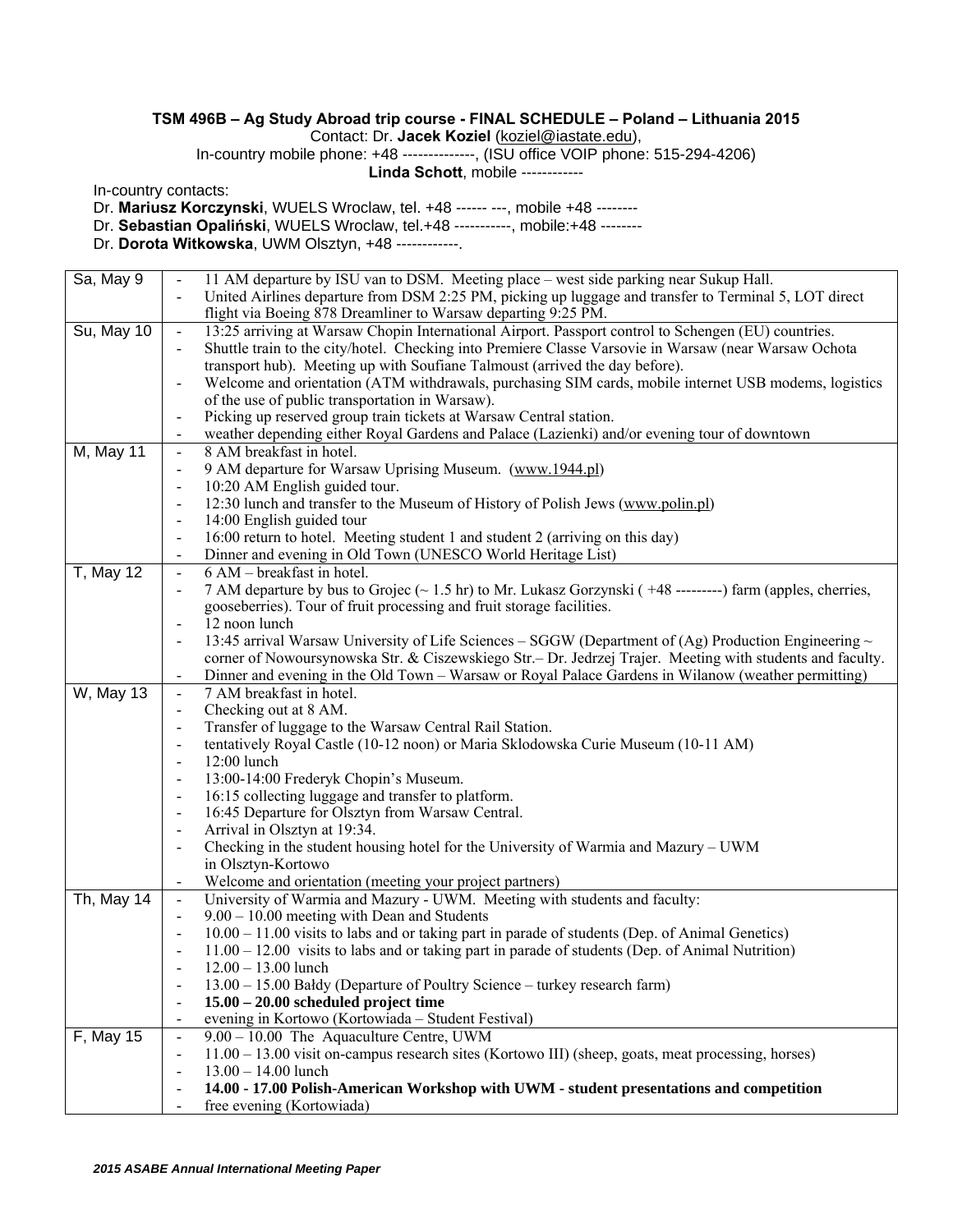| Sa, May 16       | $\blacksquare$               | 8.30 - 10.30 Agroma Olsztyn (agricultural machinery dealer)                                                  |
|------------------|------------------------------|--------------------------------------------------------------------------------------------------------------|
|                  |                              | 10.30 – 15.00 visit to Wolf's Lair Bunker Museum - Hitler's Headquarters (100 km)                            |
|                  |                              | $15.00 - 16.00$ lunch                                                                                        |
|                  |                              | $17.00 - 19.00$ visit to "Land of horses" (k. Wydminy) (70 km)                                               |
|                  | $\blacksquare$               | $19.00 - 20.00$ back to Olsztyn (130 km)                                                                     |
| Su, May 17       | $\blacksquare$               | 9.00 – 18.00 cultural trip to Castle of the Teutonic Order in Malbork, UNESCO World Heritage Site, lunch     |
|                  |                              | $(2 \times 140 \text{ km})$                                                                                  |
|                  | $\blacksquare$               | Free time (old town in Olsztyn: castle, basilica)                                                            |
| M, May 18        | $\blacksquare$               | 7:45 AM Charter bus from Olsztyn, Poland to Vilnius, Lithuania (~7 h). Contact – Wieslaw Aptacy (Trans-      |
|                  |                              | Turist) http://trans-turist.pl/tabor/ (Temsa Opalin 8 bus), mobile ------- or Kamil -----------.             |
|                  | $\overline{a}$               | Lunch on-route.                                                                                              |
|                  | $\overline{\phantom{a}}$     | Arrival at Ecotel Hotel (8 Slucko Str.) in Vilnius downtown.                                                 |
|                  | $\overline{\phantom{a}}$     | Dinner and visit of Old Town (UNESCO World Heritage Site).                                                   |
| <b>T, May 19</b> | $\blacksquare$               | 7 AM breakfast at hotel                                                                                      |
|                  | $\blacksquare$               | 8 AM departure via charter bus to Kinze plant.                                                               |
|                  | $\qquad \qquad \blacksquare$ | Visit to Kinze Manufacturing plant near Vilnius (Violeta Baranovskienė, +370 620 30554, Virginijus Jurkstas) |
|                  | $\overline{\phantom{a}}$     | Vilnius City Tour with English speaking guide (contact + 370 --------) http://www.vilniuscitytour.com/       |
|                  | $\blacksquare$               | Dinner, free time.                                                                                           |
| W, May 20        | $\overline{\phantom{a}}$     | 7 AM breakfast at hotel                                                                                      |
|                  | $\overline{\phantom{a}}$     | 8.00-9.30 - Trip to Kaunas (Dr. Arvydas Povilaitis will meet us on the way to ASU University)                |
|                  |                              | 9.30-10.00 - Trip to Išlaužas                                                                                |
|                  | $\qquad \qquad \blacksquare$ | 10.00-12.00 - Visiting "Išlaužas fish" breeding farm                                                         |
|                  | $\overline{\phantom{a}}$     | 12-00-13.00 - Lunch in Išlaužas                                                                              |
|                  | $\overline{\phantom{a}}$     | 13.00-14.00 - Travel to Alytus town                                                                          |
|                  | $\overline{\phantom{a}}$     |                                                                                                              |
|                  | $\overline{\phantom{a}}$     | 14.00-16.00 - Visiting JSC "Traidenis" production of water treatment equipment and fish breeding             |
|                  | $\overline{\phantom{a}}$     | 16.00 -17.00 Trip to Trakai Castle                                                                           |
|                  | $\overline{a}$               | 17.00-19.00 Visiting Trakai Castle and old town                                                              |
|                  | $\blacksquare$               | 19.00-20.00 Back trip to Vilnius                                                                             |
|                  | $\blacksquare$               | Dinner, free time.                                                                                           |
| Th, May 21       | $\overline{\phantom{a}}$     | 4:45 AM checkout from hotel.                                                                                 |
|                  | $\overline{\phantom{a}}$     | 5 AM departure from hotel and transport via charter bus to the Airport.                                      |
|                  | $\overline{\phantom{a}}$     | 6:40 AM departure from Vilnius Airport for Warsaw and then connecting flight to Wroclaw (arrival 8:30        |
|                  |                              | $AM$ ).                                                                                                      |
|                  | $\overline{\phantom{0}}$     | Checking in at student housing (DS Polowka, Pauschta Str.)                                                   |
|                  | $\blacksquare$               | $10:30$ lunch                                                                                                |
|                  | $\blacksquare$               | 12:00 departure for Cargill                                                                                  |
|                  | $\overline{\phantom{a}}$     | 13:00 Cargill ethanol and gluten plant tour.                                                                 |
|                  | $\overline{\phantom{a}}$     | Centennial Hall (UNESCO World Heritage Site) (time permitting)                                               |
|                  | $\blacksquare$               | Barbeque/dinner, Multimedia Fountain show at 9 PM.                                                           |
| F, May 22        | $\frac{1}{2}$                | $7:30$ – departure for 3M plant                                                                              |
|                  |                              | 8:00 - 08:30 - 3M & ISU introduction, Customer Technical Center (CTC) - Kowalska Str.143, Wroclaw            |
|                  |                              | (Natalia Lisiecka. 3M Poland Manufacturing Marketing & Public Affairs Communications Coordinator,            |
|                  |                              | nlisiecka@mmm.com)                                                                                           |
|                  | $\blacksquare$               | 08:30 - 09:30 - CTC Visit, CTC                                                                               |
|                  | $\qquad \qquad \blacksquare$ | 09:30 - 09:45 - Break/transfer to plant (walking distance)                                                   |
|                  |                              | 09:45 - 11:15 - PSD Plant Tour, PSD Plant (Personal Safety Division)                                         |
|                  |                              | $11:15 - 11:45$ - Wrap up discussion, CBC                                                                    |
|                  |                              | 11:45 - 12:30 - Lunch at 3M site                                                                             |
|                  |                              | 12:30 Departure                                                                                              |
|                  | $\overline{a}$               | 14:00 - 16:00 Scheduled project time I                                                                       |
|                  | $\qquad \qquad \blacksquare$ | Dinner, evening visit to Old Town in Wroclaw, Aula Leopoldinum, gnomes, Dietrich Bonhoeffer Memorial,        |
|                  |                              | Old Slaughterhouses.                                                                                         |
| Sa, May 23       | $\blacksquare$               | 7:30 Departure from DS Polowka                                                                               |
|                  | $\blacksquare$               | 9:00 Peace Church - The largest wooden church in Europe on the UNESCO World Heritage List in                 |
|                  |                              | Swidnica                                                                                                     |
|                  | $\overline{a}$               | 10:30 Departure to Kudowa Zdroj                                                                              |
|                  | $\overline{a}$               | 12:00 - 13:00 Visit in The Skull Chapel, Czermna                                                             |
|                  | $\overline{a}$               | 13:30 - 14:30 Lunch break                                                                                    |
|                  | $\overline{a}$               | 15:00 checking in at hotel near Szczeliniec (Karlow)                                                         |
|                  | $\overline{\phantom{a}}$     | 16:00 - 20:00 (weather permitting) hike to the top of Szczeliniec mountain                                   |
|                  |                              | $20:30$ – (weather permitting) campfire, barbeque, songs.                                                    |
| Su, May 24       | $\omega$                     | 8:00 Breakfast                                                                                               |